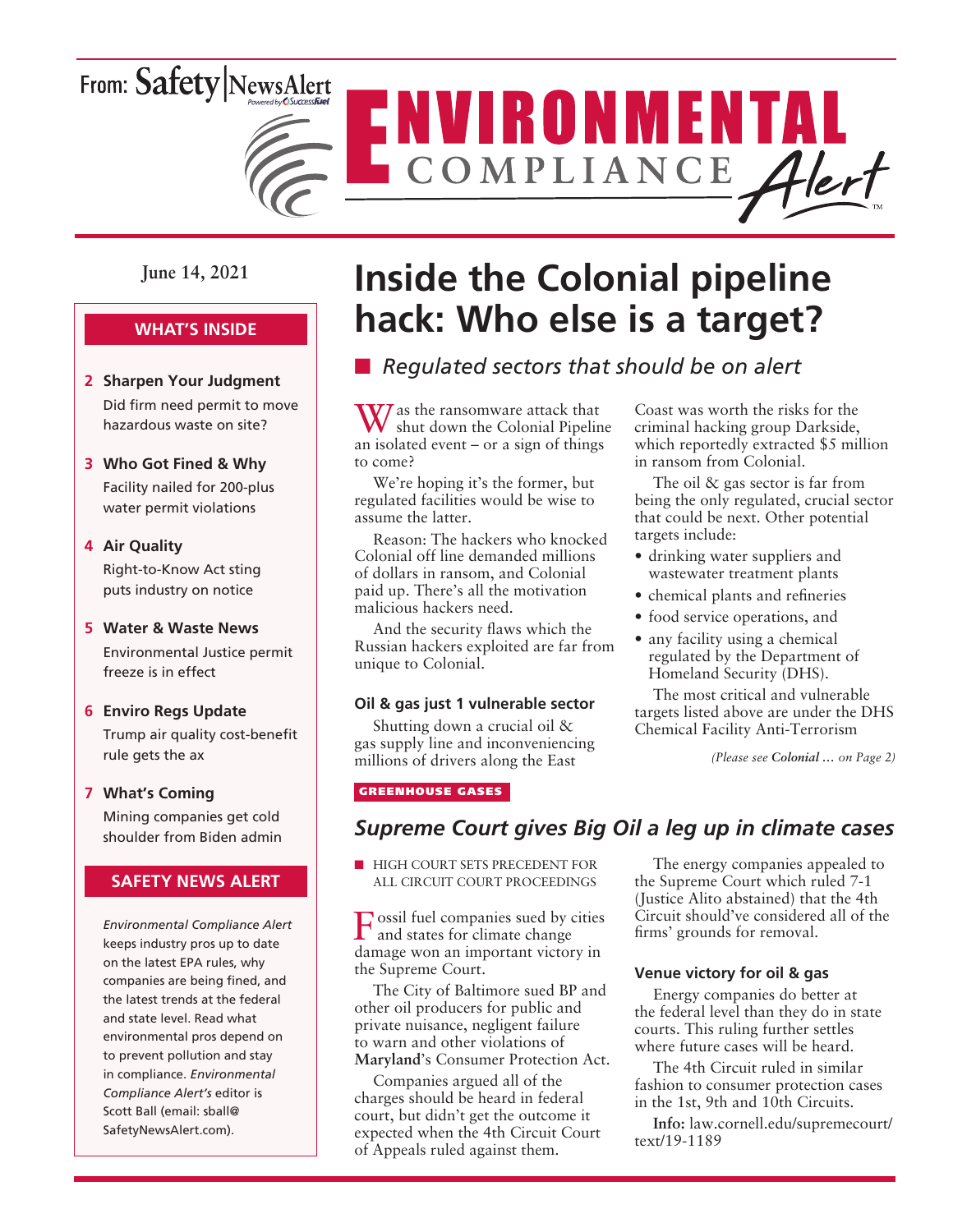### OCEAN POLLUTION

# **Top single-use plastic makers revealed**

More than half of the world's single-use plastic products are manufactured by 20 companies, the top two of which are American.

Much of this junk is fouling oceans and rivers that billions of people depend on for fish and drinking water.

Single-use polymers make up the lion's share of plastics that are thrown away or incinerated. About 98% are made from fossil fuels.

"Of all the plastics, they are the most likely to end up in our ocean,

# **Ninety-eight percent of single-use polymers are made from fossil fuels.**

where they account for almost all visible pollution," concludes the Minderoo Foundation report.

"Single-use plastics eventually break down into tiny particles that



### **EDITOR-IN-CHIEF: SCOTT BALL**

sball@SafetyNewsAlert.com MANAGING EDITOR: FRED HOSIER PRODUCTION EDITOR: JEN ERB

EDITORIAL DIRECTOR: CURT BROWN

*Environmental Compliance Alert* (ISSN 1069-0131), June 14, 2021, Vol. 29 No. 652, is published semi-monthly, except once in December (23 times a year).

This publication is designed to provide accurate and authoritative information in regard to the subject matter covered. It is sold with the understanding that the publisher is not engaged in rendering legal, accounting, or other professional services. If legal or other expert assistance is required, the services of a competent professional should be sought. — From a declaration of principles jointly adopted by a committee of the American Bar Association and a committee of publishers.

**Copyright © 2021** Safety | News Alert. Please respect our copyright: Reproduction of this material is prohibited without prior permission. All rights reserved in all countries.

impact wildlife health – and the ocean's ability to store carbon."

Minderoo tracked whose factories are churning out 55% of single-use plastics as well as the international banks that provide billions of dollars in funding to plastic makers.

### **Top single-use plastic makers are …**

- 1. ExxonMobil
- 2. Dow Chemicals
- 3. Sinopec
- 4. Indorama Ventures
- 5. Saudi Aramco
- 6. PetroChina
- 7. LyondellBasell
- 8. Reliance Industries
- 9. Braskem
- 10. Alpek SA de CV

**Info:** minderoo.org/plastic-wastemakers-index

### *Colonial …*

Standards passed into law following the September 11 attacks. *(continued from Page 1)*

Darkside claimed it didn't mean to cause so much damage to Americans. The next group, foreign or domestic, to target a facility may not care how much trouble it causes.

#### **Cybersecurity more vital than ever**

Colonial posted an opening for a cybersecurity manager two months before the hack. It's possible Darkside saw the posting on job sites.

And like so many companies in the wake of COVID-19, many Colonial employees have been working at home, upping the risks of surfing inappropriate websites and giving hackers a way in.

Bottom line: Your company's compliance efforts in the months ahead should include IT/IS decision makers to minimize the risks of an attack and an Environmental, Health and Safety problem.

**SAFETYNEWSALERT.COM** 

### *S h a r p e n y o u r j u d g m e n t*

*This feature provides a framework for decision making that helps keep you and your company out of trouble. It describes a recent legal conflict and lets you judge the outcome.*

### **NO DID FIRM NEED PERMIT TO MOVE HAZWASTE ON SITE?**

"Right on time," said Buck Flanagan, environmental manager.

"You're not the only company I need to check up on today," said Barbara Sulani, the EPA inspector. "Don't want to fall behind."

"Right, right," said Buck, trying not to roll his eyes. "OK let's take a walk then. I can show you what we've done."

A few months back, equipment fell and ripped through a petroleum waste tank at Buck's site. Barbara investigated the accident and was now following up.

### **Kept contaminated soil on site**

"As you can see, we excavated the soil where the oil and chemicals spilled," said Buck. "We moved it up this hill so we could treat it easier and keep it contained.

"We're almost done treating it. It's taken a little over four months," said Buck.

"Mmm hmm," said Barbara. "And you can show me the permit?"

Buck stopped dead in his tracks. "Permit?" he asked.

"Yes. Permit. A RCRA permit," said Barbara. "You transferred hazardous waste and kept it here for more than 90 days. That means you need a permit for building a hazwaste facility."

"But it's on our site," said Buck. "We're following the law here."

"Not if you didn't get a permit," said Barbara. "I'm afraid that will mean a fine."

Buck's company fought the fine in court. Did it win its appeal?

**n** *Make your decision, then please turn to Page 6 for the court's ruling.*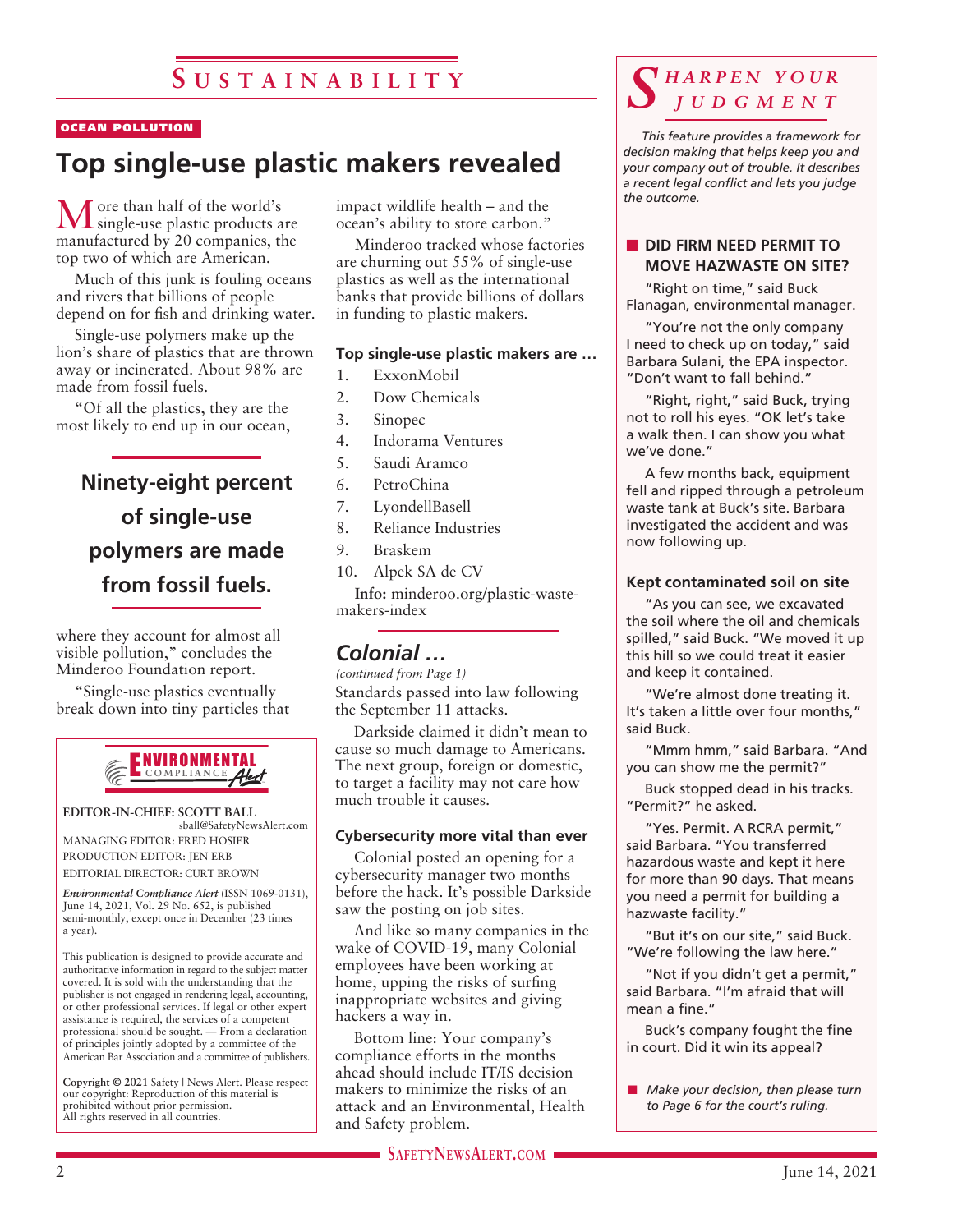# **Where other companies are stumbling over compliance**

### Facility nailed for 200-plus water permit violations

**Company:** Holcim, Ravena, **New York**.

**Business:** Cement manufacturer. **Penalty:** \$850,000.

**Reasons for penalty:** Holcim's facility includes a cement kiln dust landfill which for years discharged untreated and partially-treated stormwater into Coeymans Creek, which connects to the Hudson River. Discharges routinely exceeded permit limits for aluminum, toxicity, oil and grease. State regulators tallied 260 permit violations from 2005-19.

**Note:** As part of its settlement, Holcim will implement Best Management Practices and a new operations plan, and apply for a solid waste management facility permit.

### Workers not protected from chemical exposure

**Company:** Quick Plug North America, South Portland, **Maine**.

**Business:** Tray manufacturer for seedlings and small plants.

**Penalty:** \$137,294.

**Reasons for penalty:** The company violated Clean Air Act Risk Management Plan (RMP) regs by:

- not safely storing and handling toluene diisocyanate, an extremely hazardous substance, and
- failing to prepare and submit an RMP for its use of the chemical.
- **Note:** Toluene diisocyanate is a possible carcinogen that can cause

*To help your firm avoid common mistakes and violations, we present a cross-section of recent enforcement actions in each issue. Penalties for firms or individuals can include fines, mandatory facility upgrades, house arrest and even jail time.*

respiratory irritation or breathing difficulties when inhaled. Quick Plug shut down its facility shortly after being inspected by EPA.

### Air plan & controls badly need an upgrade: \$1.5M

**Company:** ExxonMobil Oil, Joliet, **Illinois**.

**Business:** Oil refinery. **Penalty:** \$1,515,463.

- **Reasons for penalty:** ExxonMobil agreed to amend a 2005 consent decree that will improve air quality in Joliet. The company will:
- make physical and operational changes to its sulfur recovery plant, resulting in fewer hydrogen sulfide and sulfur dioxide (SO2) emissions
- upgrade its fluidized catalytic cracking unit so it meets lower limits for SO2 and nitrogen oxides
- monitor valves that are covered in insulation or inside fireboxes to reduce leak detection and repair violations
- use an optical gas imaging camera to monitor its open-ended lines for leaks, and
- develop a comprehensive plan to prevent continuous emissions monitoring system violations.

### Cut corners on hazwaste dozens of times too many!

**Company:** Riverbank Oil Transfer, Riverbank, CA.

- **Business:** Hazardous waste treatment, storage and disposal facility.
- **Penalty:** Up to \$25,000 per day the company was in noncompliance through a lawsuit filed by the **California** Department of Toxic Substances Control (DTSC).
- **Reasons for penalty:** Riverbank is facing a potential half-million dollar fine for mismanagement of used oil, antifreeze and oily wastewater.

DTSC inspectors found:

- improper storage of hazardous waste
- unauthorized acceptance and co-mingling of hazwaste
- hazwaste stored in areas without secondary containment
- incomplete records, and
- exceedance of authorized hazwaste storage volume.
- **Note:** Riverbank moved railcars filled with hazardous used oil to areas without secondary containment at least 77 times from 2014-16, and stored the railcars in unauthorized areas for more than a year. During that same time period, the company exceeded its storage limit of 50,000 gallons of hazwaste 37 times.

### Not worth it! 3 pay price for selling cheat devices

- **Companies:** Pypes Performance Exhaust, Hatfield; Hassler Diesel Performance, Bethel; and Bell Performance Solutions of Shoemakersville, all based in southeastern **Pennsylvania**.
- **Business:** Heavy-duty diesel engine parts distributors.
- **Penalty:** \$137,892 (total).
- **Reasons for penalty:** The three "tuning" shops were caught selling emission defeat devices for diesel engines. Defeat devices bypass or render inoperative a motor vehicle engine's air pollution control equipment or systems, leading to excess emissions of nitrogen oxides and sulfur dioxide.
- **Note:** Cracking down on companies that sell and use aftermarket emissions cheating devices remains one of EPA's National Compliance Initiatives (*search for "NCI" at our website for more stories*).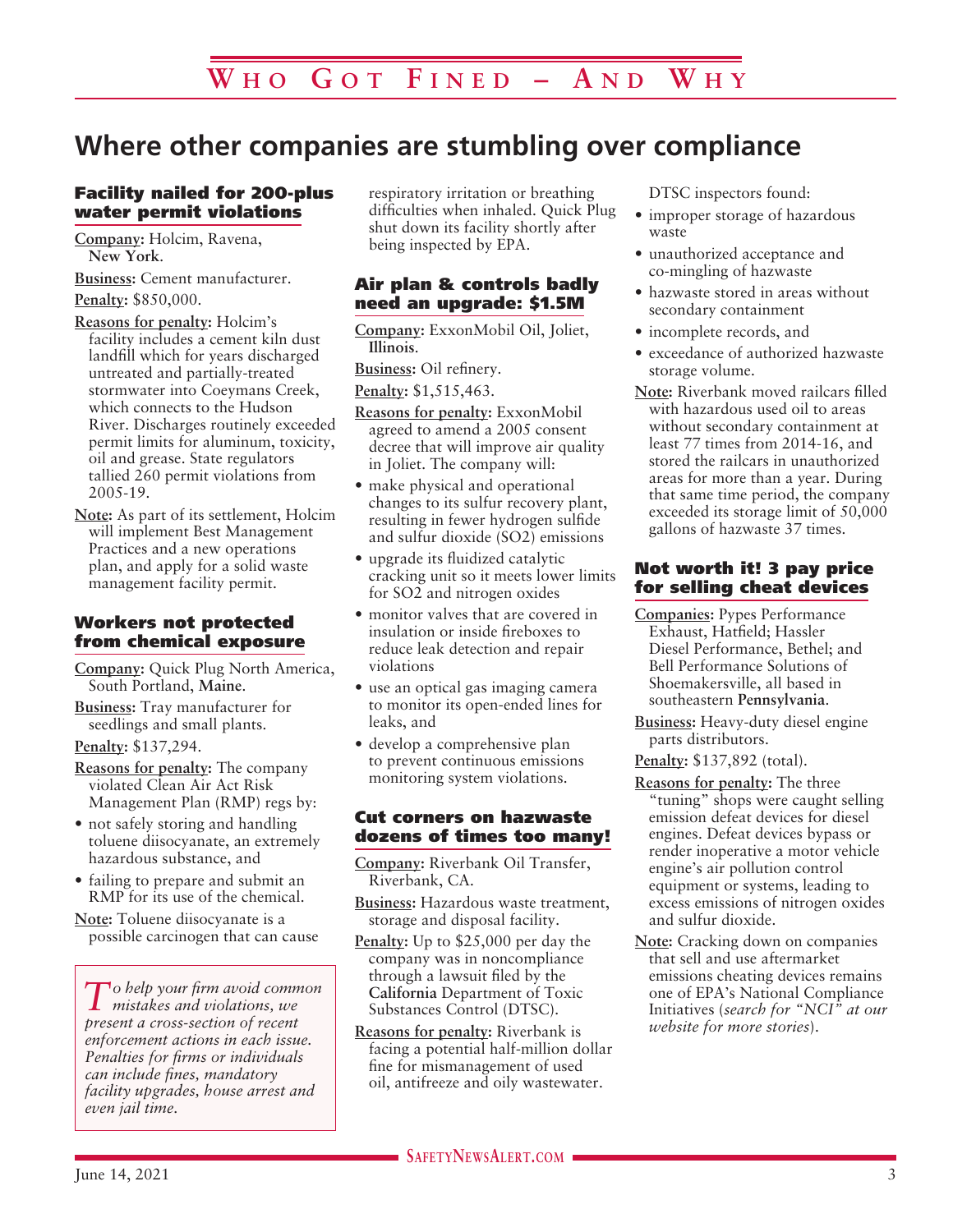# **A i r Q u a l i t y**

### TOXICS RELEASE INVENTORY

# **EPCRA sting puts industry on notice**

We'll be sure to remind you at least once more this spring, but don't forget July 1 is the annual deadline for Toxics Release Inventory (TRI) reporting.

The feds and state agencies can show businesses leniency on many environmental compliance fronts, but if you forget to file mandatory TRI reports, forget about it.

TRI-regulated facilities (upwards of 22,000) are required under the Emergency Planning and Community Right-to-Know Act (EPCRA) to file reports annually.

The TRI database is available to the public, and is a critical resource for emergency planning committees, paramedics and firefighters to respond appropriately in case of an accidental release or spill.

### **No relief from fines!**

Four New England facilities were part of an EPCRA/TRI sting because

#### GREENHOUSE GASES

### *Methane rule for solid waste landfills is a go*

**n** GAS CONTROL RULE'S BEEN IN LIMBO AND LITIGATION FOR FIVE YEARS

The stalled EPA methane rule for municipal solid waste (MSW) landfills is being rolled out.

Nearly 1,600 landfills in 42 states will require emission and leak control systems for methane once the final rule is published in the *Federal Register*.

EPA's reg mirrors requirements in eight state air rules (**Arizona**, **California**, **Delaware**, **New Mexico**, **Oregon**, **South Dakota**, **Virginia** and **West Virginia**).

**New York** and **Florida** are awaiting EPA approval of their air regs.

### **Many sites will trigger limit**

The methane reg requires all landfills install gas collection controls they neglected to submit reports:

- Saint Albans Creamery (**Vermont**), a milk and dairy producer, is paying \$58,765 for three late reports of nitric acid and nitrate compounds.
- Westfield Electroplating in **Massachusetts** electroplates, anodizes, colors and finishes metals and formed products for the aerospace and defense industries. It's out \$55,862 for not submitting TRI reports for nitric acid, nitrate compounds and cyanide compounds in 2018.
- Nichols Portland (**Maine**) uses powdered metals to manufacture small parts and pump components. It didn't file TRI reports for copper and nickel. Fine: \$36,943.
- First Light Technologies, an ultraviolet lamp maker for air and water purification based in Poultney, VT, will pay \$23,558 for late reporting of 10 pounds of mercury.

**Info:** epa.gov/enviro/tri-search

### within 30 months if they emit 34 metric tons (mt) or more of methane per year. The previous methane limit for existing landfills was 50 mt.

Industry groups challenged the methane reg and a sister New Source Performance Standards rule for air toxics (*see last issue, Page 8*).

But the sector expected both to become a reality after court challenges failed. The majority of MSW landfills already comply but some will need to catch up quickly.

EPA predicts an annual 290,000 metric ton reduction in methane once the sector's in full compliance.

Landfills are the third largest manmade source of methane emissions after gas and petroleum systems and animal digestion.

**Info:** RIN 2060-AU52

# *Inspector's Log*

*This feature provides insights into the enforcement process – from the point of view of EPA and state inspectors – so you can avoid routine compliance mistakes made by other companies.*

### **NETAL COATING PLANT NOT TREATING WASTEWATER**

**To:** Regional Enforcement Director **From:** Inspector Bob Wiley<br>**Re:** Hazardous waste **Re:** Hazardous waste

Our recent investigation of Acme Coating would suggest that metal coating operations are skirting clearcut environmental laws.

I'm recommending we step up inspections of other metal coating and finishing operations before there's an accidental discharge of toxic chemicals.

My visit to Acme started off on a wrong note.

While waiting for the site manager, I saw containers of solvents and flammable liquids sitting out in the middle of the production area.

There were hazardous waste containers a few feet away. But none of the containers had lids covering the waste.

Waste items included corrosive and reactive liquids, and sludge from coating operations. I asked the site manager for training records but he couldn't provide them.

### **Problems flowed downhill**

We moved on to wastewater management and found problems there too. Acme apparently wasn't treating discharges for metals because they couldn't show me a permit or any records.

That meant pollutants like cadmium, lead and nickel were inundating the wastewater treatment plant and may have contaminated a nearby stream.

All totaled, Acme has racked up \$142,000 in penalties.

n *Dramatized for effect. Based on settlement with a West Coast metal finishing facility.*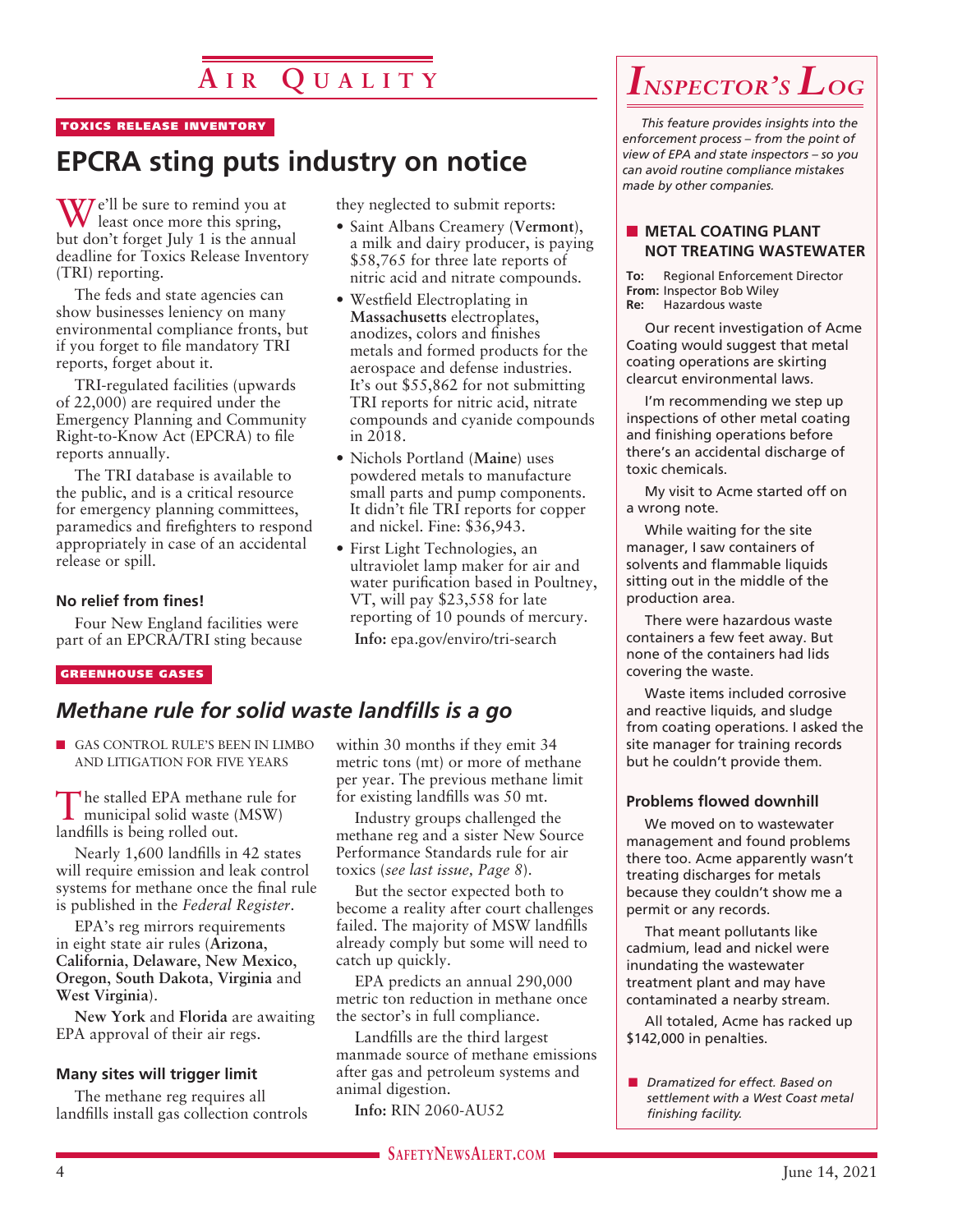## **W a t e r & W a s t e N e w s**

### AT-RISK COMMUNITIES

## **Enviro Justice permit freeze is in effect**

I tougher time getting their permits ndustrial facilities can expect a approved or renewed for at least the next four years.

Case in point: EPA administrator Michael Regan asked **Chicago** Mayor Lori Lightfoot (D) to hold off approving a metal shredding and recycling plant's permit change.

The company in question, Reserve Management Group (RMG), wants to expand operations at its facility on the city's southeast side.

Reason: An increase in emissions could impact surrounding neighborhoods. Regan (and President Biden) pledged to reduce Environmental Justice (EJ) disparities for poor and minority communities.

#### **Air quality cause for alarm?**

Chicago's been in the news for rampant crime and shootings, but Regan noted the city's environmental record is a big problem also.

"[The neighborhood in which

#### RCRA

### *Hazwaste handlers need to stay on their toes*

**n** EPA PROMISES TOUGHER APPROACH WITH HAZWASTE RULE BREAKERS

EPA plans to initiate more criminal investigations under the Resource Conservation and Recovery Act (RCRA) in cases that merit action.

There's a fine line between civil and criminal cases – often it comes down to answering, "Did the company set out to break the law and knowingly put people and the ecology at risk?"

Here's an example of a recent RCRA civil penalty that illustrates how easily a regulated facility may find itself in hot water.

#### **No permit or contingency plan**

Scranton Manufacturing in Scranton, **Iowa**, makes farming RMG wants to expand] currently ranks at the highest levels for many pollution indicators … including fine particulate matter, air toxics cancer risk, respiratory hazards, traffic proximity, lead paint, Superfund site proximity, hazardous waste proximity and wastewater discharges.

"Since 2014, more than 75 facilities in the southeast area have been investigated by EPA, Illinois EPA and the city for noncompliance with the Clean Air Act."

#### **Firm touts emission controls**

RMG says the facility meets environmental and health standards, and that it will use a capture-andcontrol system, filters and emission cleaning system used only by a handful of metal shredders.

Community activists argue industrial facilities like the recycling plant are concentrated in the poorer neighborhoods of Chicago.

**Info:** aboutblaw.com/XnS

equipment and trucks. It's been in business since 1971.

An inspection revealed several RCRA violations:

- lack of a contingency plan to respond to emergencies
- failure to make arrangements with local emergency responders in the event of a release of a hazardous waste, and
- failure to train staff members on all RCRA requirements.

The kicker: Scranton was generating enough hazwaste to require a large quantity generator permit, which it didn't obtain.

Scranton will pay a \$50,208 fine and must document it's in full RCRA compliance (federal EPA oversees RCRA programs in Iowa and **Alaska**).

### **Trends To Watch**

### **N** OHIO FACILITIES NEED **TO LIMIT VOC EMISSIONS**

**Ohio** EPA is implementing Reasonably Attainable Control Technology (RACT) for Cincinnati and Cleveland to reduce smogforming pollutants.

The cities were found in nonattainment of the 2015 National Ambient Air Quality Standards for ground-level ozone during the 2018-20 measuring seasons.

RACT requirements for lowering volatile organic compounds cover these sectors:

- aerospace manufacturing
- shipbuilding and repairs
- offset lithographic and letterpress printing
- solvent cleaning operations
- flat wood panel coating makers
- reinforced plastic composite production
- surface coating of miscellaneous metal and plastic parts
- industrial adhesives and sealants
- boat makers, and
- automobile and light-duty truck assembly coating.

**Info:** epa.ohio.gov/dapc/ DAPCrules#188902674-interestedparty-review

### **n** CARBON CAP-AND-TRADE **PROGRAM COMING IN 2023**

**Washington** state approved a greenhouse gas cap-and-trade program set to kick off in 2023.

Facilities that emit 25,000 tons or more of carbon dioxide equivalent will need to purchase credits from low-carbon entities to satisfy the state's baseline.

Industrial sources, in-state electric generators, natural gas utilities and fuel suppliers are impacted.

Governor Jay Inslee (D) and legislators set a 90% reduction goal for carbon emissions by 2050.

**Info:** tinyurl.com/ BDLawWashclimate652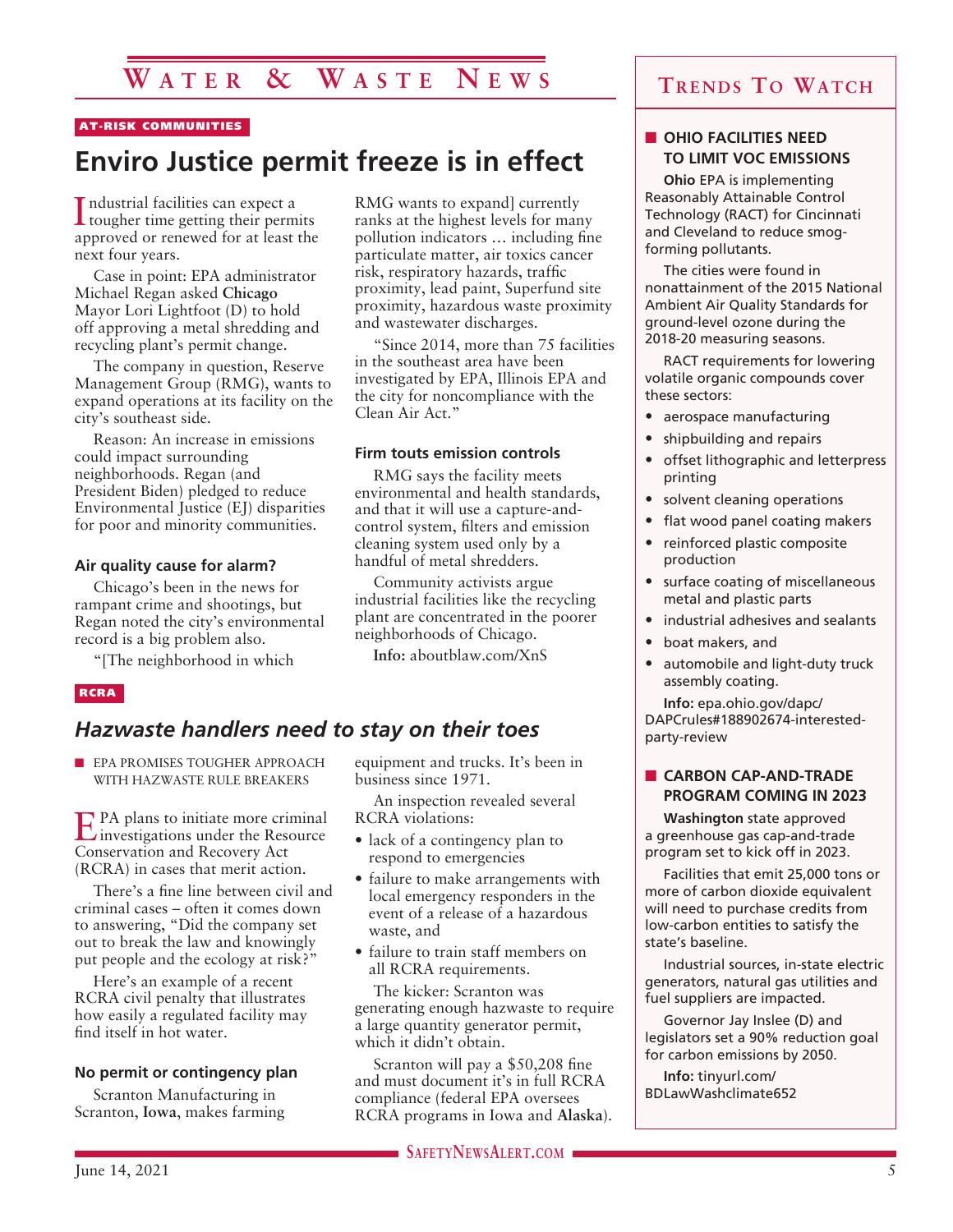## **E n v i r o R e gs U p d a t e**

### CLEAN AIR ACT

# **Trump air cost-benefit rule gets the ax**

EPA is rescinding the "Increasing Consistency and Transparency in Considering Benefits and Costs in the Clean Air Act Rulemaking Process," aka the cost-benefit rule (CBR).

This is the latest move by the Biden administration to undo final regs promulgated in the last months of the Trump administration.

(*Search for "Trump Biden EPA" at our website for more stories.*)

EPA chief Michael Regan called CBR "unnecessary and misguided" because the Act requires rulewriters to prioritize public health risks associated with air pollutants such as fine particulate matter (PM 2.5) and smog.

### **Costly air regs in the cards?**

Trump's goal with the CBR action was to prevent highly expensive regs like the Mercury and Air Toxics Standards (MATS) for coal- and oil-fired power plants.

The CBR reg would've prevented EPA from using co-benefits to promulgate air rules as it did with MATS. EPA incorporated the health benefits of declining PM 2.5 to justify tighter mercury and air toxics guidelines in MATS, which came with an annual compliance price tag of \$9.7 billion to industry.

**Info:** 86 *FR* 26,406

### *OSHA easing up on facemasks at work*

OSHA's position on who needs to wear face masks or shields inside the workplace now aligns with the Centers for Disease Control and Prevention (CDC):

Vaccinated workers aren't required to wear face protection because they aren't potential carriers of COVID-19 or capable of contracting the virus.

### **Not all states on board**

The CDC says people are considered fully vaccinated two weeks after the second dose in a two-dose series (Pfizer, Moderna) or two weeks after a single-dose shot.

Some states like **New Jersey** still mandate employers make workers who interact with the public mask up.

**Info:** osha.gov/coronavirus/ safework

### **WHERE TO GET HELP**

### **N** FIND THE LATEST PFAS **TREATMENT OPTIONS HERE**

Public and private water facilities concerned about per- and polyfluoroalkyl substance (PFAS) contamination should check out EPA's updated Drinking Water Treatability Database which includes new references and treatment options for PFAS.

The database now includes 37 of the most common PFAS affecting groundwater sources including PFOS and PFOA.

EPA just added these 11 PFAS:

- PFPeS
- PFHxSA
- PFBSA
- PFMOBA
- PFMOPrA
- PFO4DA
- $\bullet$  Fts 4.2
- ADONA
- PFECHS
- F-53B, and
- Nafion BP2.

The database contains other kinds of pollutants and emerging contaminants besides PFAS.

**Info:** epa.gov/water-research/ drinking-water-treatabilitydatabase-tdb

### *Sharpen your judgment – THE DECISION*

#### *(See case on Page 2)*

No. The company lost its appeal.

Buck's company couldn't get out of paying a fine for not getting a hazardous waste permit.

The company argued that it protected the environment and followed the basic tenets of the Resource Conservation and Recovery Act (RCRA).

It admitted it removed contaminated soil from the accident area to higher ground, but only to make it easier to treat in a timely fashion.

Moving the contaminated soil didn't equal creating a new hazardous waste facility, which would've required a permit, the company argued.

The state agency countered that rules are rules, and

RCRA is clear – any relocation of contaminated soil requires permit approval due to the potential for groundwater, surface water, air or further soil pollution.

### **N** ANALYSIS: ON PERMIT ISSUES, IT'S BETTER TO ASK **THAN GUESS AND REGRET IT DOWN THE ROAD**

This is an all-too-typical case where a company is better off running the problem by its state agency, and then biting the bullet and paying for a new permit.

Unfortunately the state didn't give the company a pass for dealing with a pollution problem and trying to remediate it responsibly.

In general, transferring hazwaste from one location to another means you have to get a permit if you store it there for 90 days or longer.

**Cite:** *Maine v. McLaughlin*, ME Supreme Court, Case No. Som-08-625. This case has been dramatized for effect.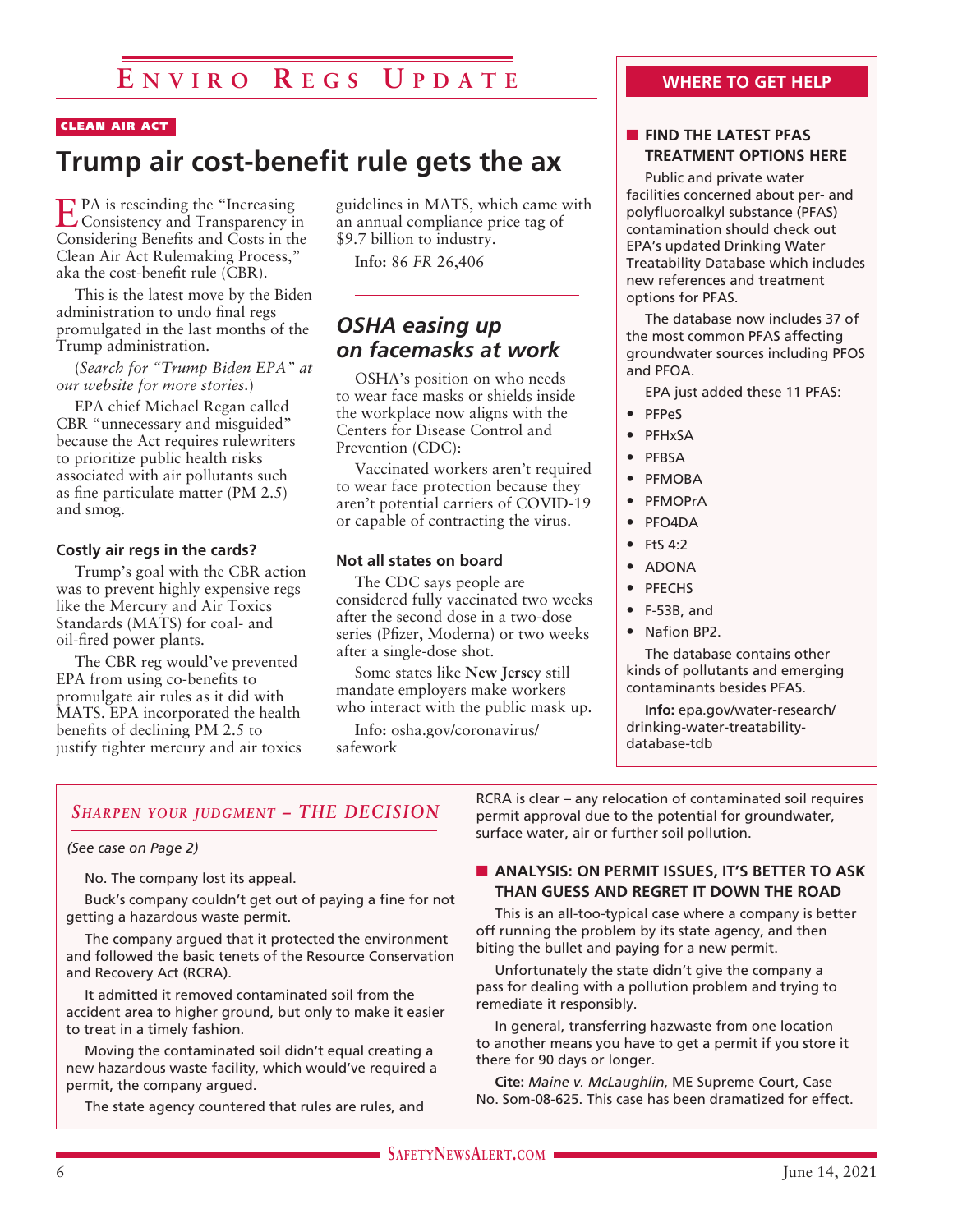# **W h a t ' s C o m i ng**

### PRECIOUS METALS

# **Mining gets cold shoulder from Biden**

American mining companies won't get permitting relief from the feds needed to meet the demand for precious metals.

The upshot: African and Asian mines will be providing cobalt, copper, lithium, nickel and other minerals crucial to manufacturing battery parts for electric vehicles (EVs).

Environmental groups pressured the White House against relaxing permit requirements or expanding mining rights on federal lands.

Most of the cobalt used in electronics manufacturing, for example, is mined by indentured child laborers in the Congo Republic.

### **Congress wants to give EVs a boost**

President Biden's pushed his chips all-in on EVs for government agencies and workers.

His "Buy American" executive order calls for replacing all government fleets with EVs to be assembled in the U.S. There's also a plan underway to install thousands of plug-in charging stations nationwide.

In the meantime, Congress is considering bills that would increase funding and tax subsidies for EV and battery manufacturers.

The U.S. Energy Information Administration predicts a 4.3 gigawatt growth in utility-scale battery storage this year.

**Info:** tinyurl.com/ bidenEVmining652

### *Supplemental enviro projects back on table*

Traditional supplemental environmental projects (SEPs) are making a return to EPA settlements, as expected.

The Trump administration nixed SEPs crafted by third-party nonprofit groups. Not all in industry supported the move because paying for SEPs helped local communities and gave violators a civic and PR boost (*search for "Trump supplemental environmental projects" at our website for a timeline*).

#### **More inspections, more fines**

An EPA memo, "Using All Appropriate Injunctive Relief Tools in Civil Enforcement Settlements," outlines how the agency will utilize SEPs, as well as strengthen inspection efforts through:

- advanced monitoring data such as point source discharge and ambient fenceline monitoring
- audits and independent third-party verification
- electronic reporting, and
- increased transparency of compliance data such as regulated facility websites that show continuous emissions data.

**Info:** insights.michaelbest.com/ post/102gx9o/early-messaging-fromusepa-enforcement-hq

### *And to stay a step ahead of EPA inspectors …*

Forewarned is forearmed, and there's no better way for a regulated facility to maintain compliance than a thorough, timely audit.

Here are a couple of auditing best practices to keep top of mind, courtesy of attorney Meagan Moore with Brouse McDowell:

- Check with legal counsel first about your state's audit immunity policy and how to prevent findings from being discovered, and
- Limit the scope of your audit in advance so the audit team focuses on pertinent air, water, waste and chemical safety issues.

**Info:** tinyurl.com/enviroaudit652

### **REAL PROBLEMS/SOLUTIONS**

### **N** LOWERING ENERGY USE AND **WASTE ONE STEP AT A TIME**

We'll try any kind of conservation measure that people get on board with and that makes a dent in waste streams.

For example: Retrofitting the lights in both our warehouse and office spaces cut our energy usage significantly.

We went with top-of-the-line light emitting diode (LED) lights for the warehouse high-bay lighting, and more efficient fluorescent lights in the office.

### **Ideas come from the company**

When we looked at all of the paper and plastic and assorted materials being trashed in the break room, it inspired us to make a big change immediately.

So we switched to using reusable utensils and plates made from recyclable materials only.

The benefits to reusable utensils and plates are three-fold:

- they're high quality and sturdy
- they don't contribute to landfill waste, and
- they help the environment because virgin materials aren't being used to make disposable products.

### **THE FROM OUR SUBSCRIBERS**

*More than 90% of our readers report in surveys that* Environmental Compliance Alert, *with its quick-read format, is more valuable than any other publication they read.*

**II** We have a busy daily schedule. *ECA* allows me to scan issues quickly and then move on. All of the sections are useful."

> **Steve Bruton Director of Engineering Mitchell Gold**